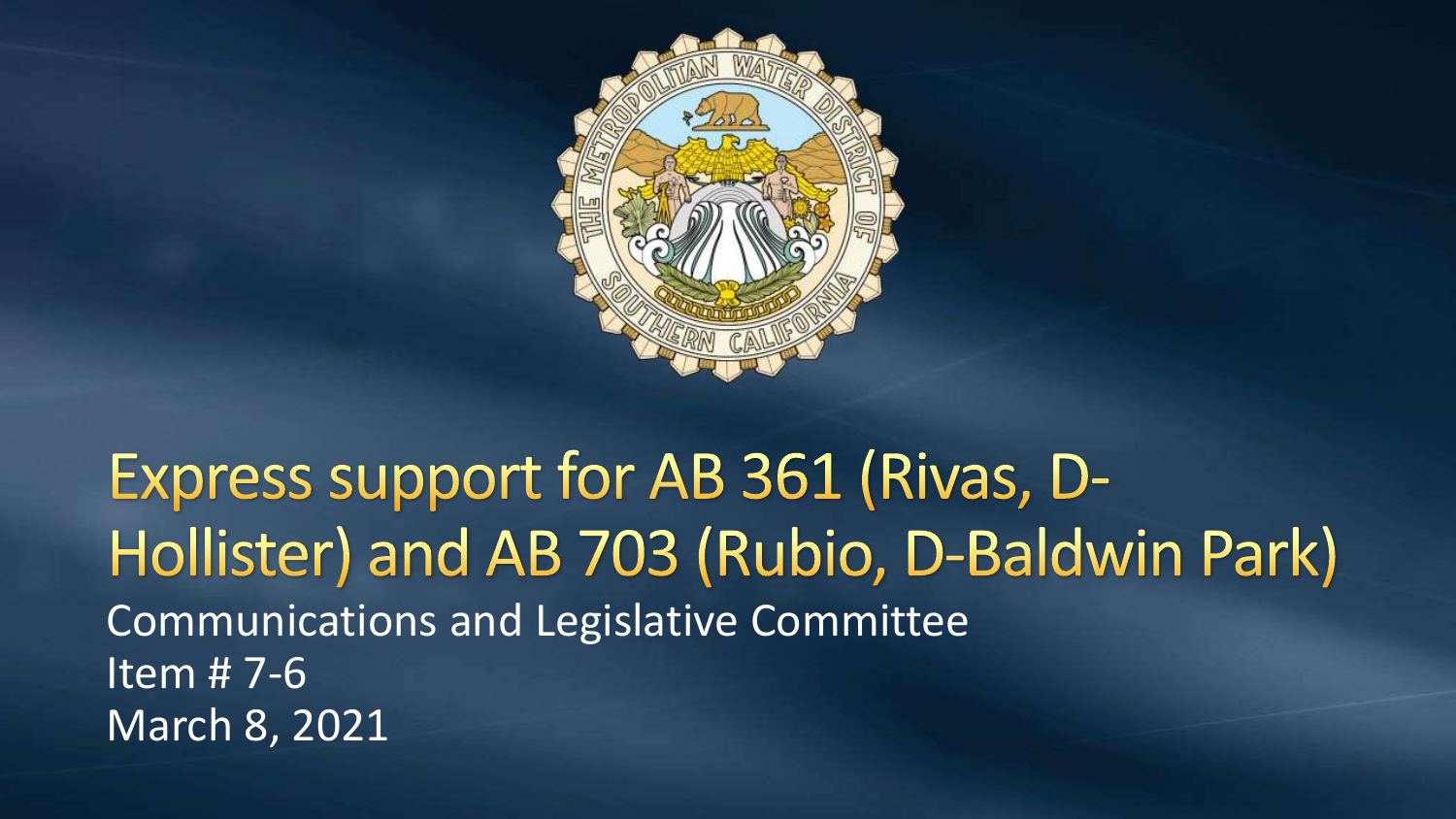## **Background**

- The Ralph M. Brown Act
	- Requires all local legislative body meetings:
		- **Be open and public**
		- All persons must be permitted to participate
	- <sup>•</sup> Currently allows the option to teleconference if:
		- Physical location is noticed and publicly accessible
		- A quorum of members must participate from within agency jurisdiction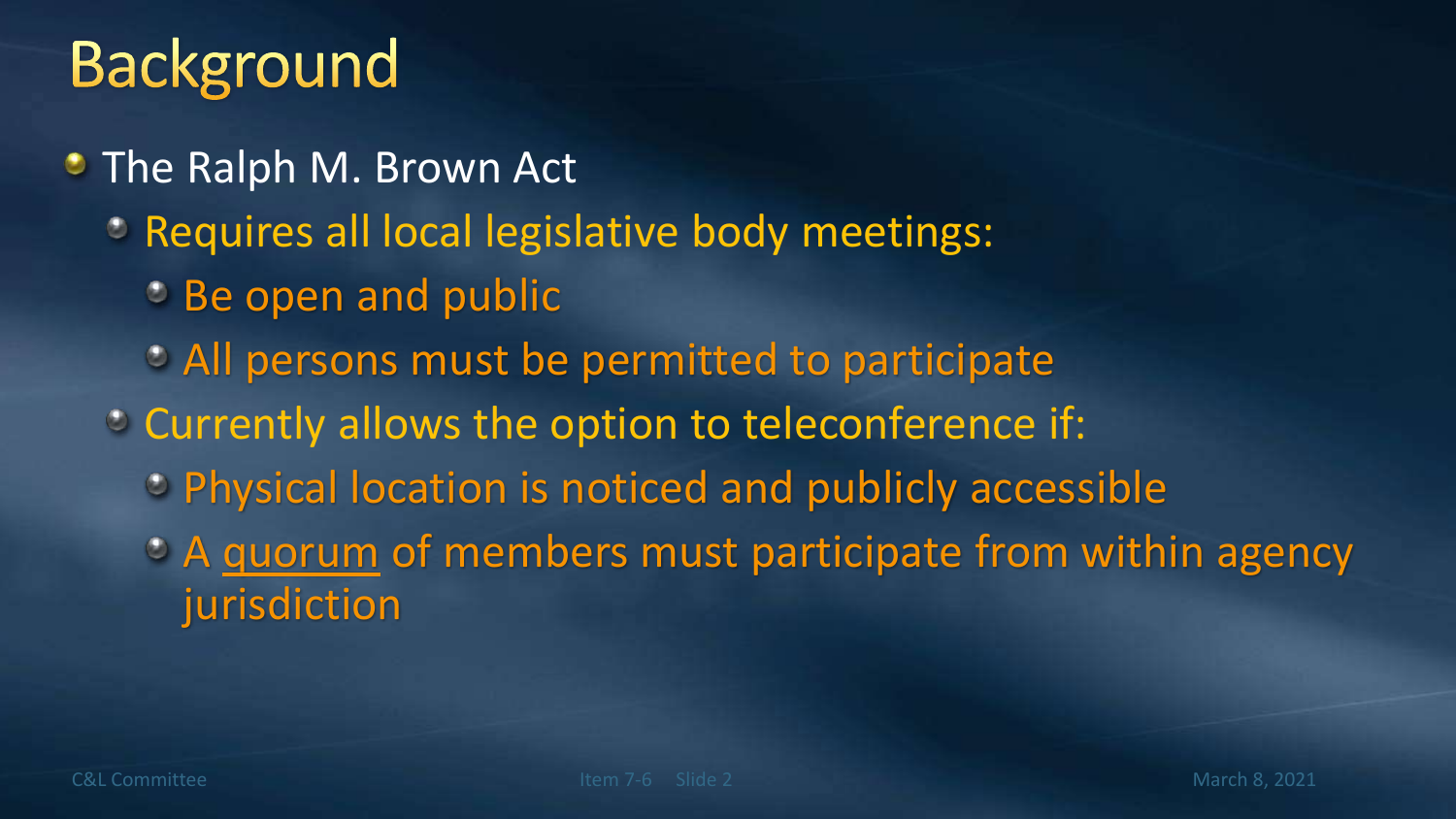### **Governor's Executive Order N-29-20**

- Signed March 2020
- **Response to COVID-19 pandemic**
- **Waives certain Brown Act requirements, including:** 
	- Physical presence in establishing a quorum
	- Physical presence as a condition of public participation
- Metropolitan currently operating under this Executive Order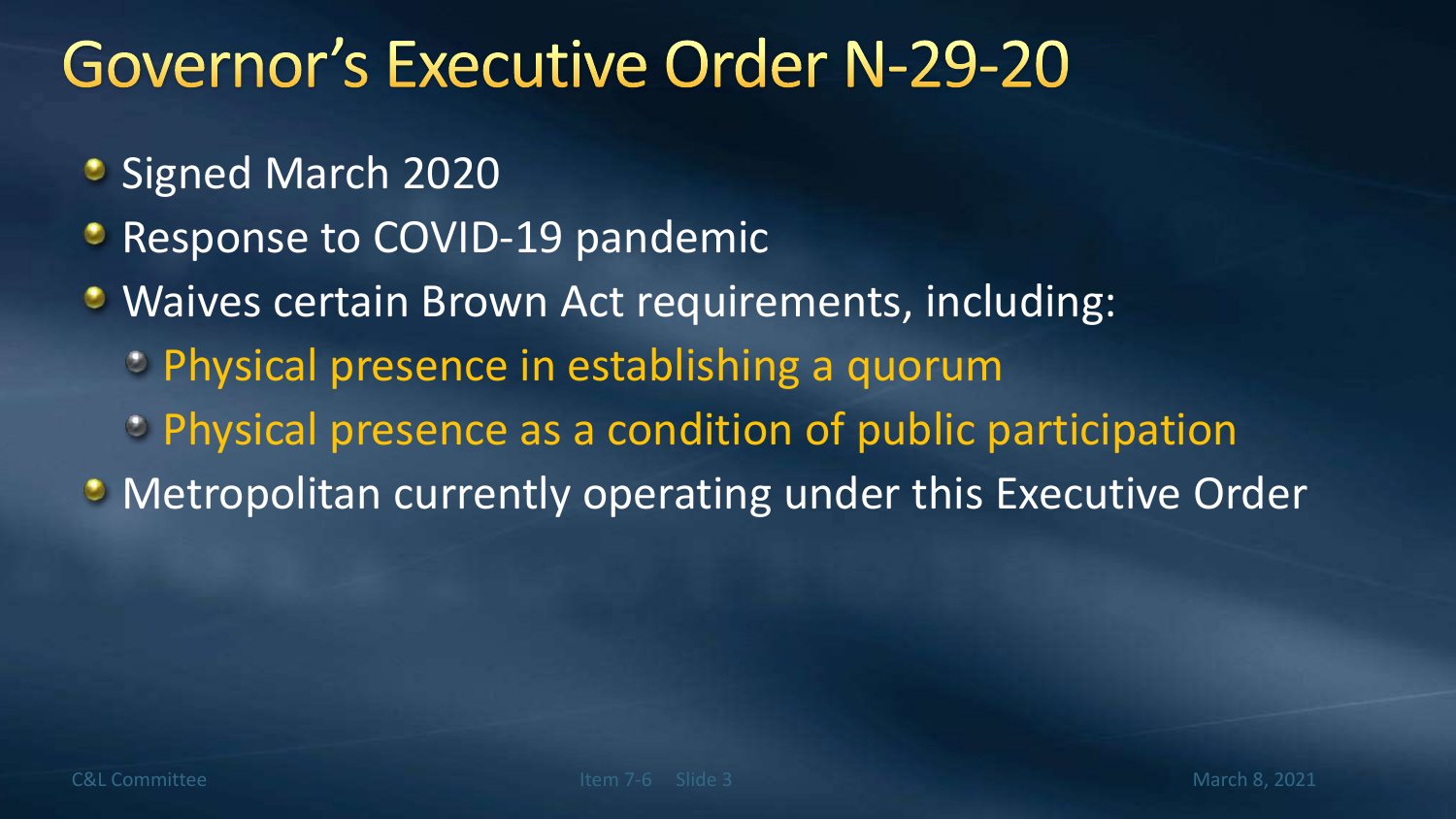# AB 361 (Robert Rivas, D-Hollister): Open meetings: local agencies: teleconferences.

**• Sponsored by the California Special Districts Association • Amends the Brown Act to provide:** Ability to conduct a public meeting as teleconference •During a state or local emergency •Without noticing of physical location •Without physical quorum requirement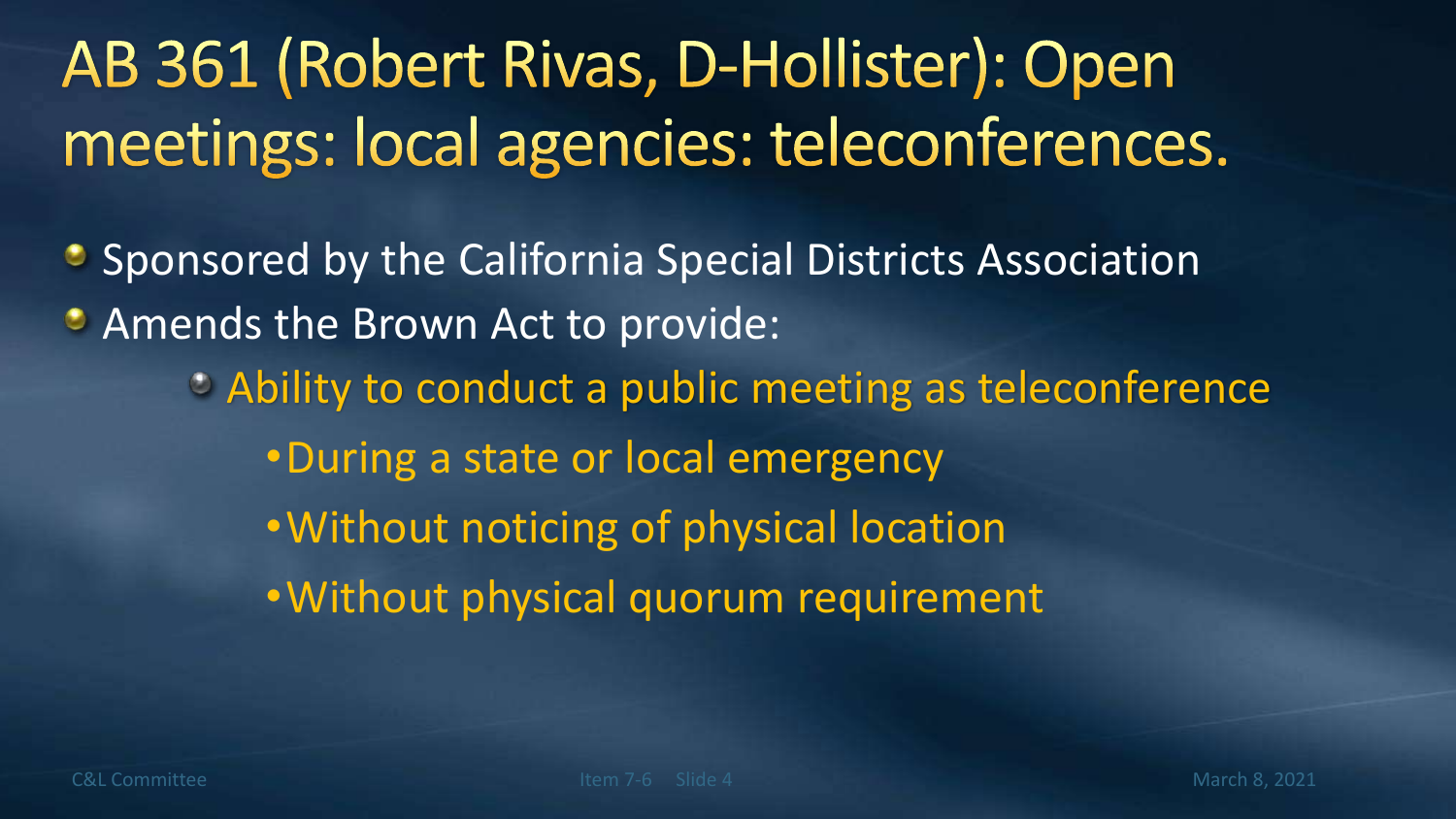# AB 703 (Blanca Rubio, D-Baldwin Park) Open meetings; local agencies: teleconferences.

- **Sponsored by Three Valleys Municipal Water District**
- **Amends the Brown Act to provide:** 
	- Ability for public to address the legislative body directly without physical quorum or physical presence requirements
	- No requirement of a state or local emergency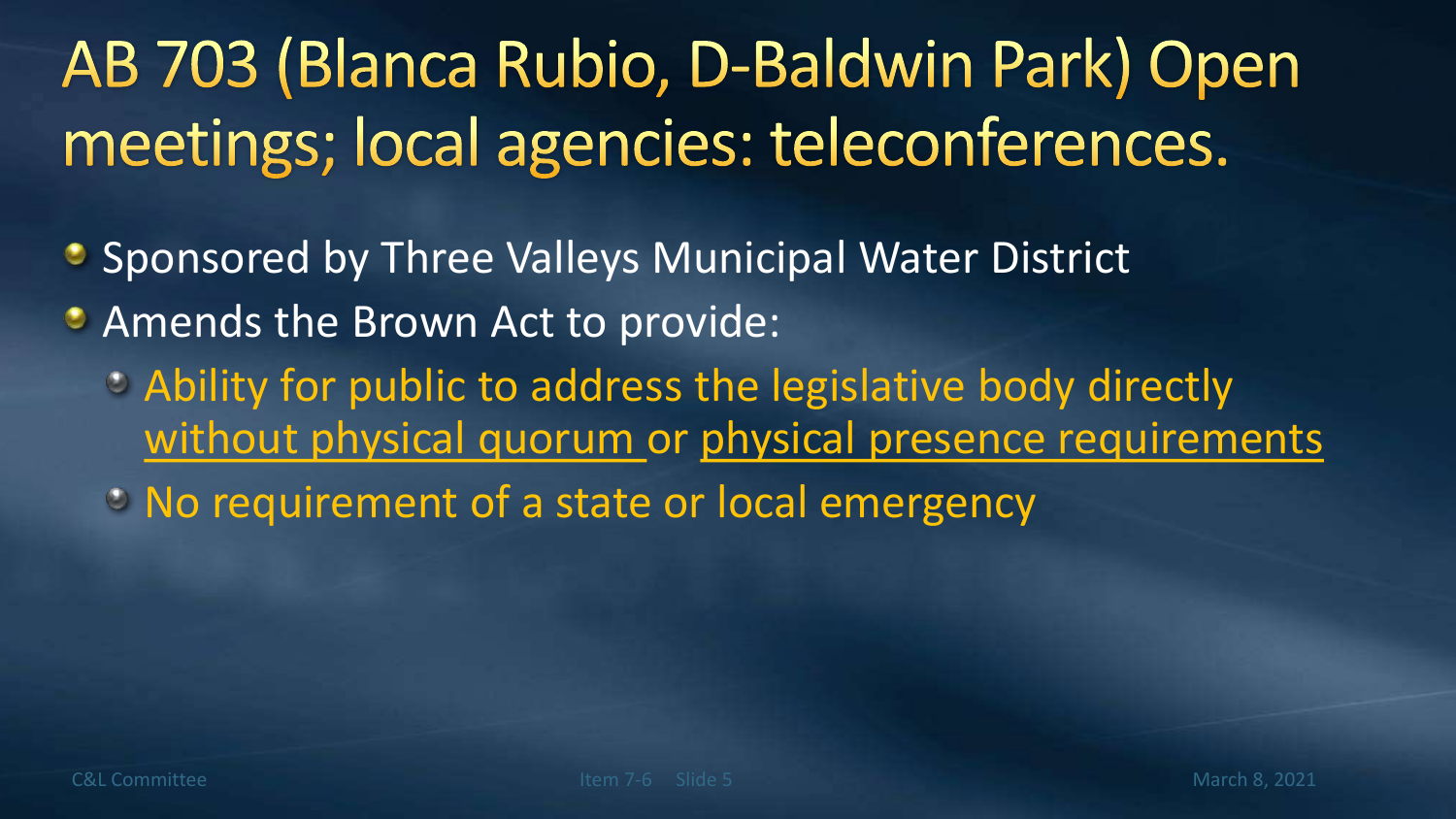

**• Two different approaches to modernize the Brown Act** regarding the use of teleconferencing

Legislature would need to reconcile approaches if bills  $\bullet$ move forward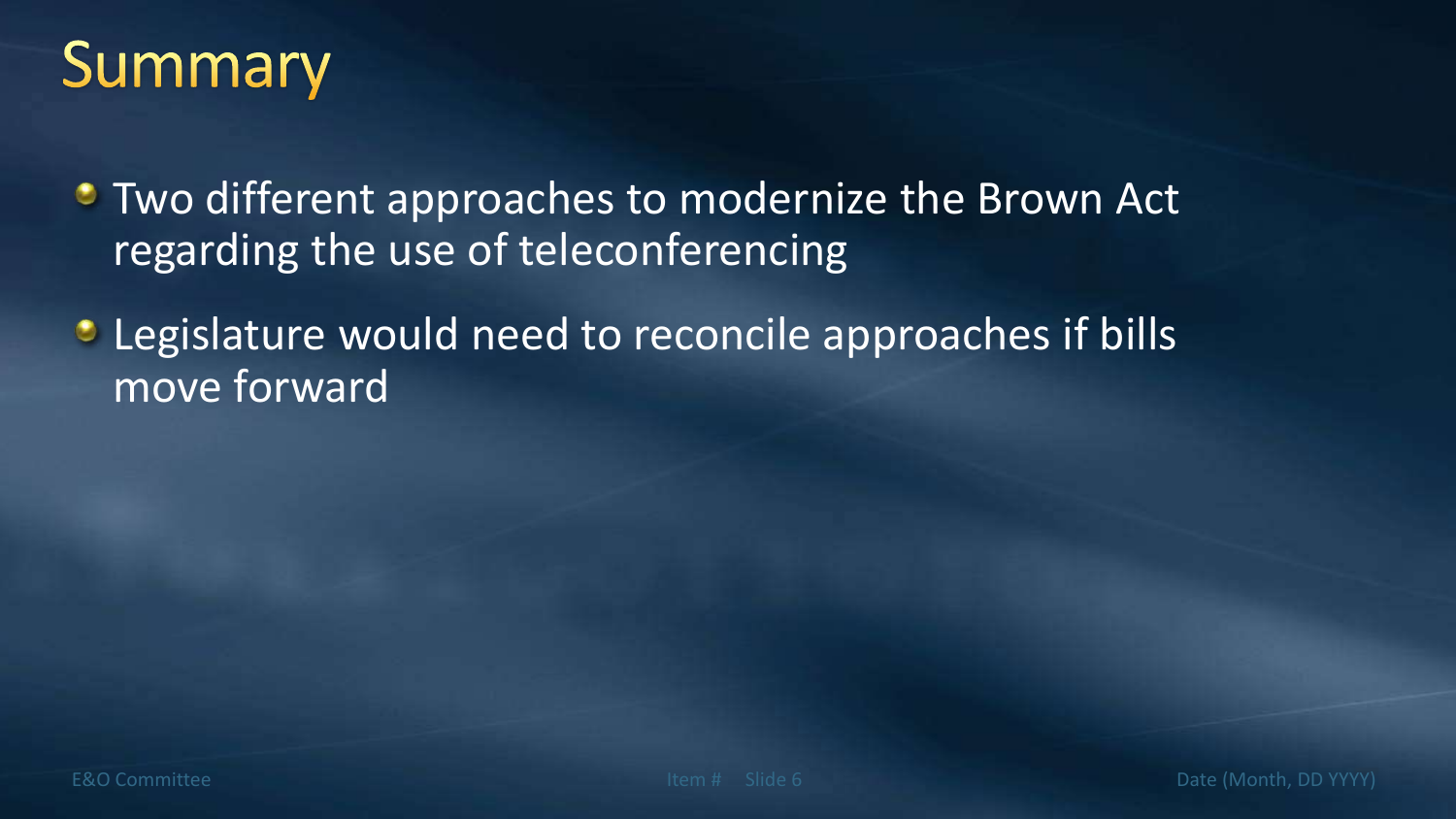## **Board Options**

#### Option #1 ۰

Authorize the General Manager to express support for AB 361 (Rivas, D-Hollister) and AB 703 (Rubio, D-Baldwin Park).

• Option #2

Do not support AB 361 (Rivas, D-Hollister) and AB 703 (Rubio, D-Baldwin Park).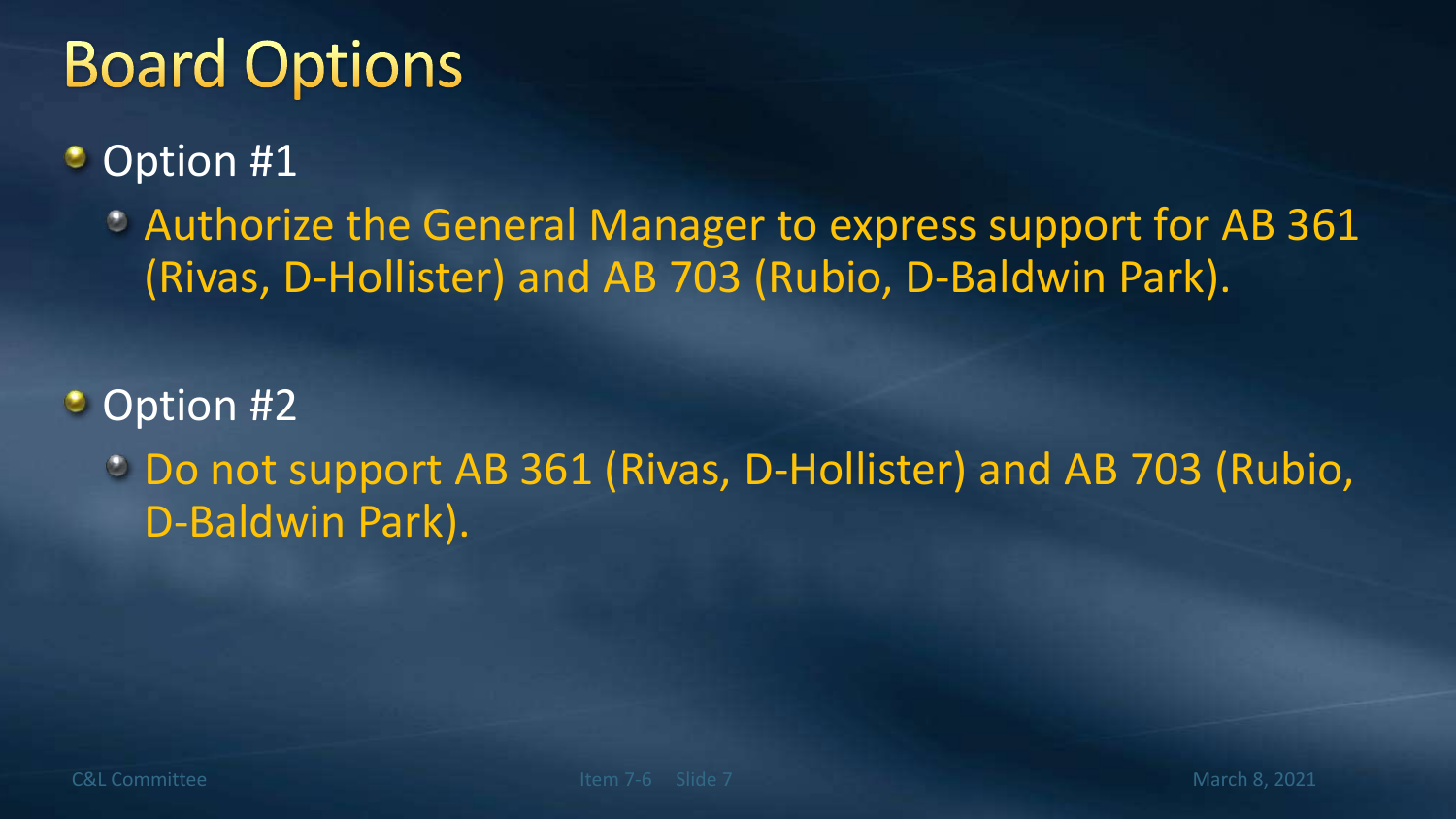# **Staff recommendation:**

Option #1: Authorize the General Manager to express support for  $\bullet$ AB 361 (D-Rivas) and AB 703 (D-Rubio).